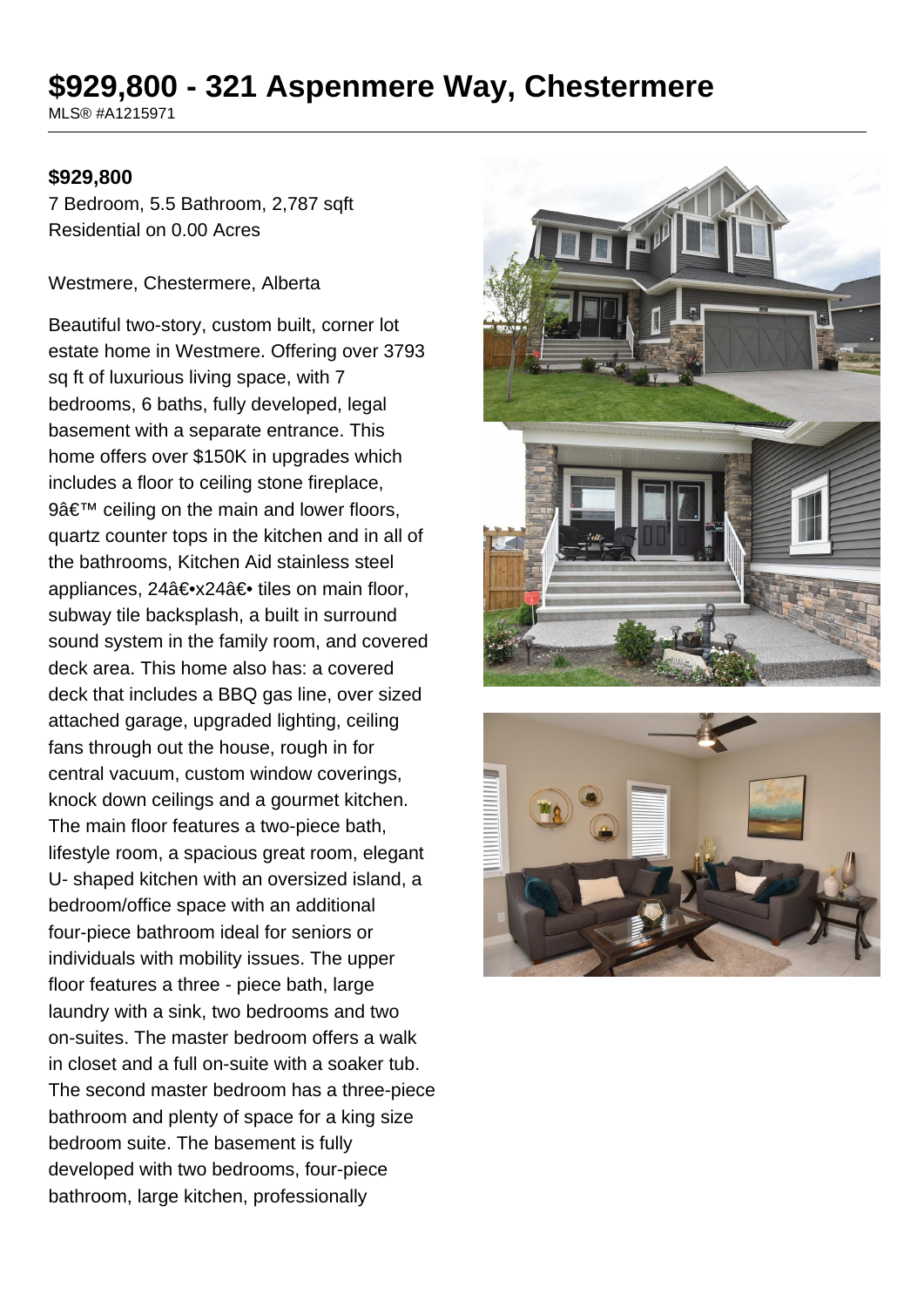designed theatre room with a built in wet bar, and a separate entrance. This immaculate home backs out to a park / kids' playground and is close to shopping, schools and all other amenities.

Built in 2017

### **Essential Information**

| MLS@#                 | A1215971    |
|-----------------------|-------------|
| Price                 | \$929,800   |
| Bedrooms              | 7           |
| Bathrooms             | 5.5         |
| <b>Full Baths</b>     | 5           |
| Half Baths            | 1           |
| <b>Square Footage</b> | 2,787       |
| Lot SQFT              | 6,350       |
| <b>Year Built</b>     | 2017        |
| <b>Type</b>           | Residential |
| Sub-Type              | Detached    |
| <b>Style</b>          | 2 Storey    |
| Status                | Active      |

#### **Community Information**

| Address            | 321 Aspenmere Way |
|--------------------|-------------------|
| Subdivision        | Westmere          |
| City               | Chestermere       |
| Province           | Alberta           |
| <b>Postal Code</b> | t1x0y3            |

#### **Amenities**

| <b>Parking Spaces</b><br>Parking | 4<br>Double Garage Attached, Driveway, Garage Door Opener, Additional<br>Parking, Garage Faces Front, Oversized                           |
|----------------------------------|-------------------------------------------------------------------------------------------------------------------------------------------|
| # of Garages                     | 2                                                                                                                                         |
| <b>Interior</b>                  |                                                                                                                                           |
| Goods Included                   | Breakfast Bar, Built-in Features, Ceiling Fan(s), Closet Organizers,<br>Granite Counters, High Ceilings, Kitchen Island, No Smoking Home, |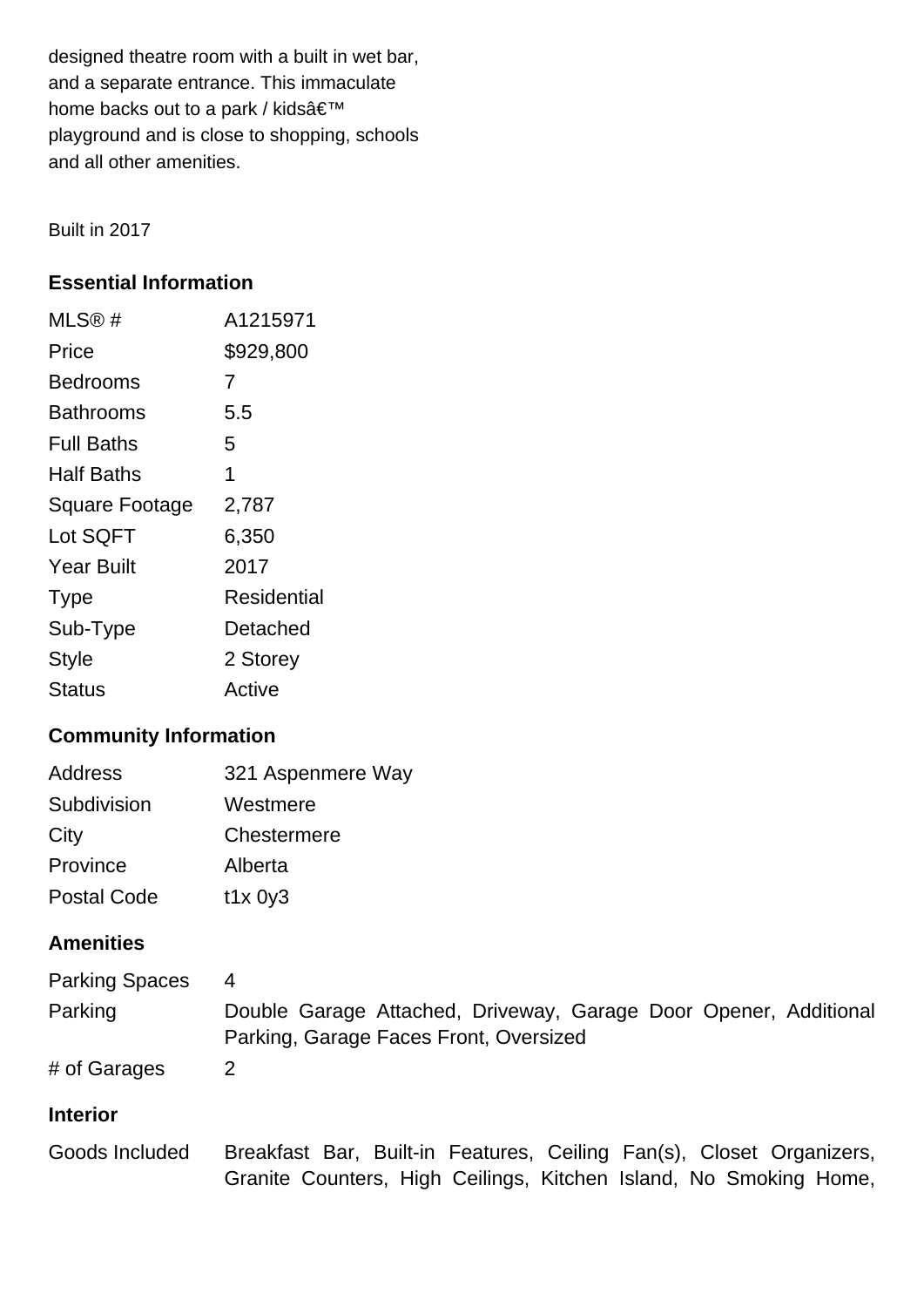|                             |                                           | Pantry, Separate Entrance, Soaking Tub, Storage, Walk-In Closet(s),<br>Wet Bar, Bathroom Rough-in, French Door, Wired for Data                                                                |
|-----------------------------|-------------------------------------------|-----------------------------------------------------------------------------------------------------------------------------------------------------------------------------------------------|
| Appliances                  |                                           | Dishwasher, Garage Control(s), Microwave, Range Hood, Refrigerator,<br>Window Coverings, Built-In Oven, Convection Oven, Electric Cooktop,<br>Electric Water Heater, Humidifier, Washer/Dryer |
| Heating                     | Forced Air, Hot Water, Natural Gas, Zoned |                                                                                                                                                                                               |
| Cooling                     | Sep. HVAC Units                           |                                                                                                                                                                                               |
| Has Basement                | Yes                                       |                                                                                                                                                                                               |
| Fireplace                   | Yes                                       |                                                                                                                                                                                               |
| # of Fireplaces             | 1                                         |                                                                                                                                                                                               |
| <b>Fireplaces</b>           |                                           | Family Room, Gas, Gas Starter, Glass Doors, Stone                                                                                                                                             |
| <b>Basement Development</b> |                                           | Exterior Entry, Finished, Suite, See Remarks                                                                                                                                                  |
| <b>Basement Type</b>        |                                           | Exterior Entry, Finished, Suite, See Remarks                                                                                                                                                  |
| <b>Flooring</b>             |                                           | Carpet, Ceramic Tile, Laminate                                                                                                                                                                |

## **Exterior**

| <b>Exterior Features</b> | Storage, Barbecue, Playground                                                                                                                                      |  |  |  |
|--------------------------|--------------------------------------------------------------------------------------------------------------------------------------------------------------------|--|--|--|
| Lot Description          | Back Yard, Backs on to Park/Green Space, City Lot, Corner Lot, Front<br>Yard, Lawn, No Neighbours Behind, Landscaped, Street Lighting,<br>Paved, Dog Run Fenced In |  |  |  |
| Roof                     | <b>Asphalt Shingle</b>                                                                                                                                             |  |  |  |
| Construction             | Stone, Vinyl Siding, Wood Frame, Post & Beam                                                                                                                       |  |  |  |
| Foundation               | <b>Poured Concrete</b>                                                                                                                                             |  |  |  |
| <b>Front Exposure</b>    | Е                                                                                                                                                                  |  |  |  |
| <b>Frontage Metres</b>   | 14.83M 48`8"                                                                                                                                                       |  |  |  |
| Site Influence           | Back Yard, Backs on to Park/Green Space, City Lot, Corner Lot, Front<br>Yard, Lawn, No Neighbours Behind, Landscaped, Street Lighting,<br>Paved, Dog Run Fenced In |  |  |  |

## **Additional Information**

Zoning R-1

## **Room Dimensions**

| Dining Room        | 8'11 x 13'5         |
|--------------------|---------------------|
| <b>Family Room</b> | 14 1 x 16 11        |
| Kitchen            | 16'10 x 13'1        |
| Living Room        | $13'11 \times 13'2$ |
| Bedroom 2          | $9'6 \times 12'4$   |
| Bedroom 3          | 13'11 x 13'9        |
| Bedroom 4          | 12`7 x 14`10        |